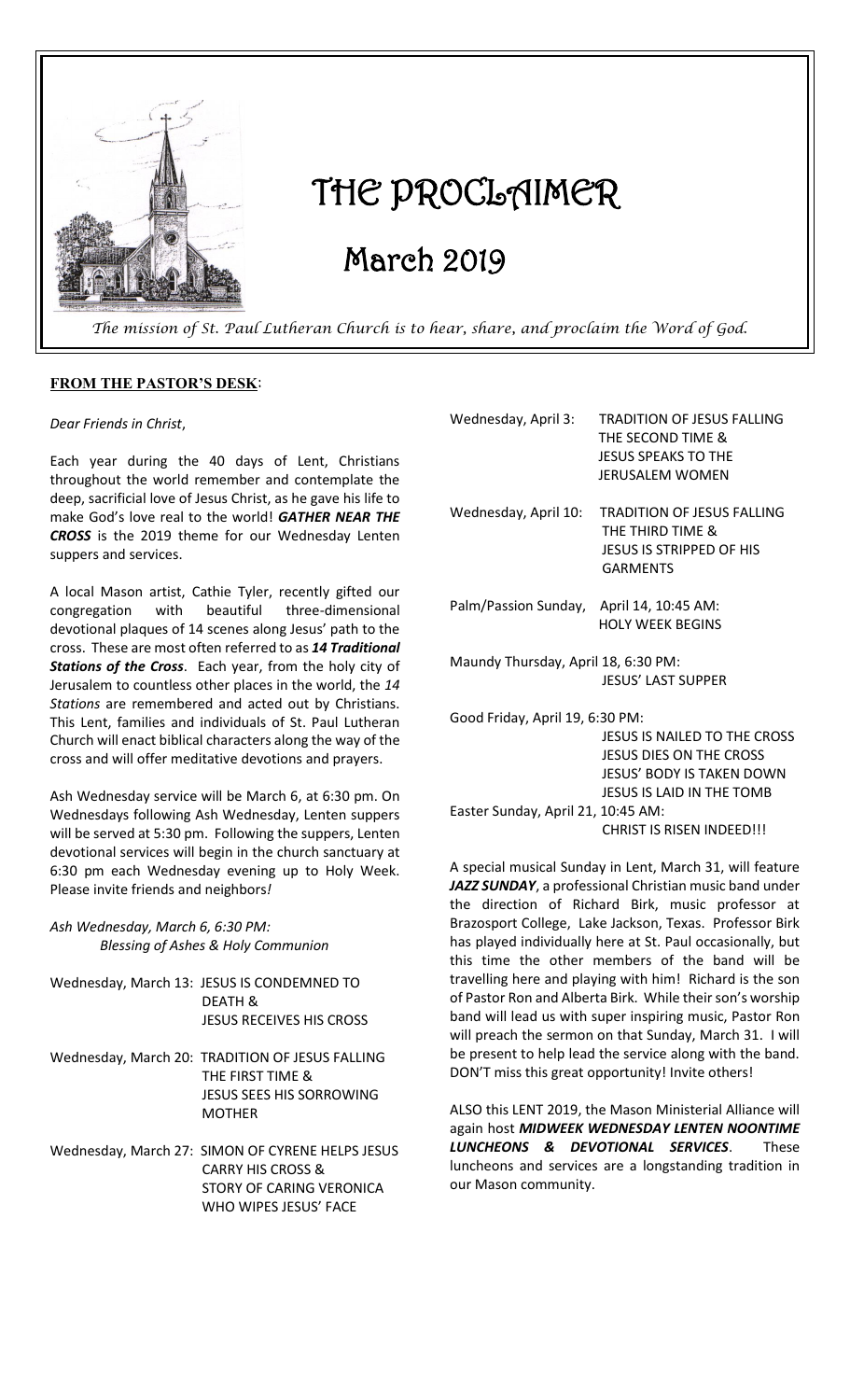Here is the schedule and locations:

| March 6 <sup>th</sup> (Ash       | Hilda UMC (hosting at   |
|----------------------------------|-------------------------|
| Wednesday)                       | St. Paul Lutheran)      |
| March 13 <sup>th</sup>           | St. Paul Lutheran       |
| March 20 <sup>th</sup>           | River of Life           |
| March 27 <sup>th</sup>           | St. Joseph Catholic &   |
|                                  | St. Martin's Episcopal  |
|                                  | (at St. Joseph)         |
| April 3rd                        | <b>First UMC</b>        |
| April 10 <sup>th</sup>           | Art UMC (hosting at St. |
|                                  | Paul)                   |
| April 18 <sup>th</sup> is Maundy | No Lenten               |
| Thursday & April 19th is         | lunch/service during    |
| Good Friday; April 21st          | <b>Holy Week</b>        |
| is Easter!!!                     |                         |

*Come on Sundays and on weekdays during Lent* to grow deeper in faith in Christ together. Come by yourself or with others. Come as families. Invite others. *Come one, come ALL!*

*In our Lord Jesus' Grace & Love,*





*"No one has greater love than this, to lay down one's life for one's friends."* (John 15:13)

# **CONGREGATION COUNCIL RETREAT**

The Congregation Council has scheduled its annual retreat for Sunday, March 3 from 2:00 to 4:00 p.m. in the Fellowship Hall. All council members are encouraged to attend.



# **NEW DELIVERY SYSTEM FOR RECEIVING THE MONTHLY NEWSLETTER**

Beginning in March, the monthly newsletter will no longer be sent out through bulk mailing. Instead you may view a copy by accessing the church website at [www.stpaulmason.com](http://www.stpaulmason.com/) , or if you receive the weekly church emails, you will continue to receive it through direct emails. For those who do not have a computer or email address, copies will be available in the church narthex. If you live out of town and can't receive it by email, please notify the church office by calling (325)347-5582 (Monday through Thursday), and we will be sure a copy of the newsletter will be mailed to you. If you have any questions, please contact the church office. The newsletter will continue to be available to everyone who wishes to receive it.

### **COUNCIL HIGHLIGHTS**

- Council Retreat to be held on Sunday, March 3, from 2-4 p.m. in the Fellowship Hall
- Designated Council Officers and Church Administrator to sign checks
- Lenten offering to be designated to Mason County Cancer Benefit Fund.
- Received and approved recommendation from Worship & Music Committee to have a special Sunday worship on March 31 featuring the Birk Jazz Sunday Band and Pastor Ron Birk will deliver the message on that Sunday.
- Church Office will be closed on Wednesday, February 27 for software training.

#### **LENTEN SUPPER SCHEDULE - FELLOWSHIP HALL AT 5:30 PM**

Mar. 13 Host: Worship & Music Committee Mar. 20 Hosts: Parish History & Evangelism **Committees** Mar. 27 Hosts: Parish Life & Stewardship **Committees** Apr. 3 Host: Property Committee Apr. 10 Hosts: Parish Education & Children's Church Committees

#### **ST. PAUL CELEBRATES MARCH BIRTHDAYS**

- 1 LeEsther Burch
- 2 Yuna Mun
- 6 Alett Rosberg
- 8 Jessie Gierisch
- 13 Helen Hahn Chris Marquart